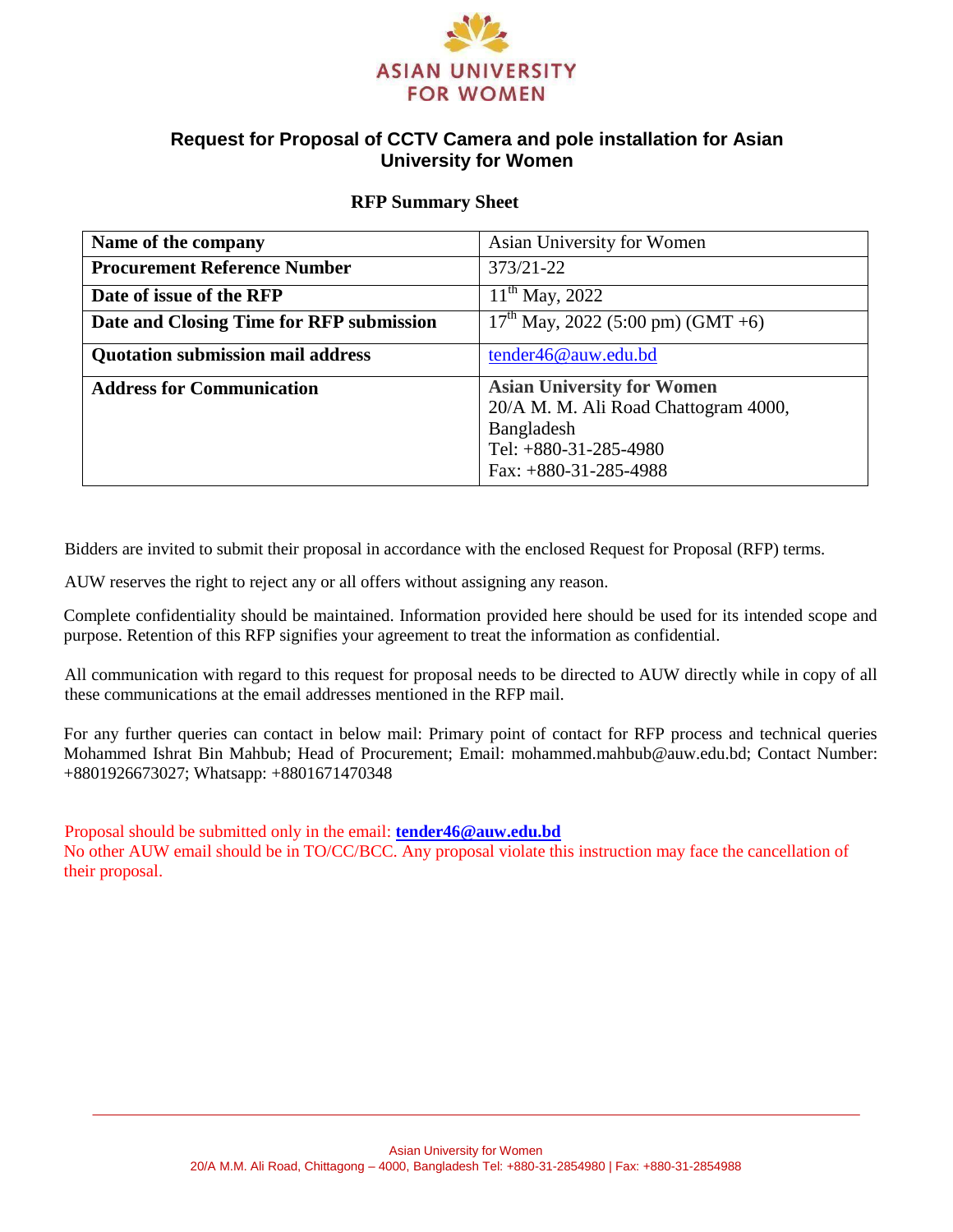## **Objective**

Asian University for Women (AUW) seeks to graduate women who will be skilled and innovative professionals, service-oriented leaders in the businesses and communities in which they will work and live, and promoters of intercultural understanding and sustainable human and economic development in Asia and throughout the world.

### **Requirements**

We, to achieve our objectives, need the following product/services are below:

- **Description of Product/Service: CCTV Camera and Pole installation.** 

## - **Place of Installation: Asian University for Women, Arefin Nagar**

| SL.<br>No.     | <b>Description</b>                                                                                                                                                                                                                                                                                                  |            | Quantity<br><b>Required</b> |
|----------------|---------------------------------------------------------------------------------------------------------------------------------------------------------------------------------------------------------------------------------------------------------------------------------------------------------------------|------------|-----------------------------|
| 1              | Hikvision DS-2CD2T43G2-2I 4 MP WDR Fixed Bullet Network<br>Camera High quality imaging with 4 MP resolution Clear imaging<br>against strong backlight due to 120 dB WDR technology Efficient<br>H.265+ compression technology Water and dust resistant (IP67)                                                       |            | 12                          |
| $\overline{2}$ | DS-2DE7430IW-AE; 5.9 mm to 177 mm 30X 4MP 30X Network IR<br>PTZ Camera, 1/1.9" Progressive Scan CMOS, Up to 2560 x 1440<br>resolution, 30x Optical Zoom, 16x Digital Zoom, DWDR, Up to 150m<br>IR distance, Hi-PoE, Support BNC output (Without Power Supply &<br>Bracket), Support H.265+/H.265 video compression. | Pcs        | 1                           |
| 3              | DS-7732NI-K4 32-CH Embedded 4K NVR, Third-party network<br>cameras supported, Up to 8 Megapixels resolution recording, HMDI<br>at up to 4K(3840x2160) resolution, 4 SATA interfaces, Support<br>various VCA detection alarm and VCA search, Support<br>H.265/H.264/MPEG4 video formats, Support DDNS.               | <b>Pcs</b> | 1                           |
| 4              | <b>WD 8TB PURPLE HDD</b>                                                                                                                                                                                                                                                                                            |            | 1                           |
| 5              | NETGEAR GS308P 8PORT POE                                                                                                                                                                                                                                                                                            | Pcs        | $\overline{2}$              |
| 6              | NETGEAR 16 PORT POE SWITCH GS116LP                                                                                                                                                                                                                                                                                  | Pcs        | $\overline{2}$              |
| 7              | HIKVISION UTP CAT 6 Cable 305M BOX ORANG                                                                                                                                                                                                                                                                            | <b>Box</b> | 3                           |
| 8              | Media Converter Gigabit                                                                                                                                                                                                                                                                                             | Pair       | 4                           |
| 9              | <b>4 CORE OPTICAL FIBER</b>                                                                                                                                                                                                                                                                                         | Meter      | 1000                        |
| 10             | RJ 45 Connector (Micronet)                                                                                                                                                                                                                                                                                          | <b>Box</b> | 3                           |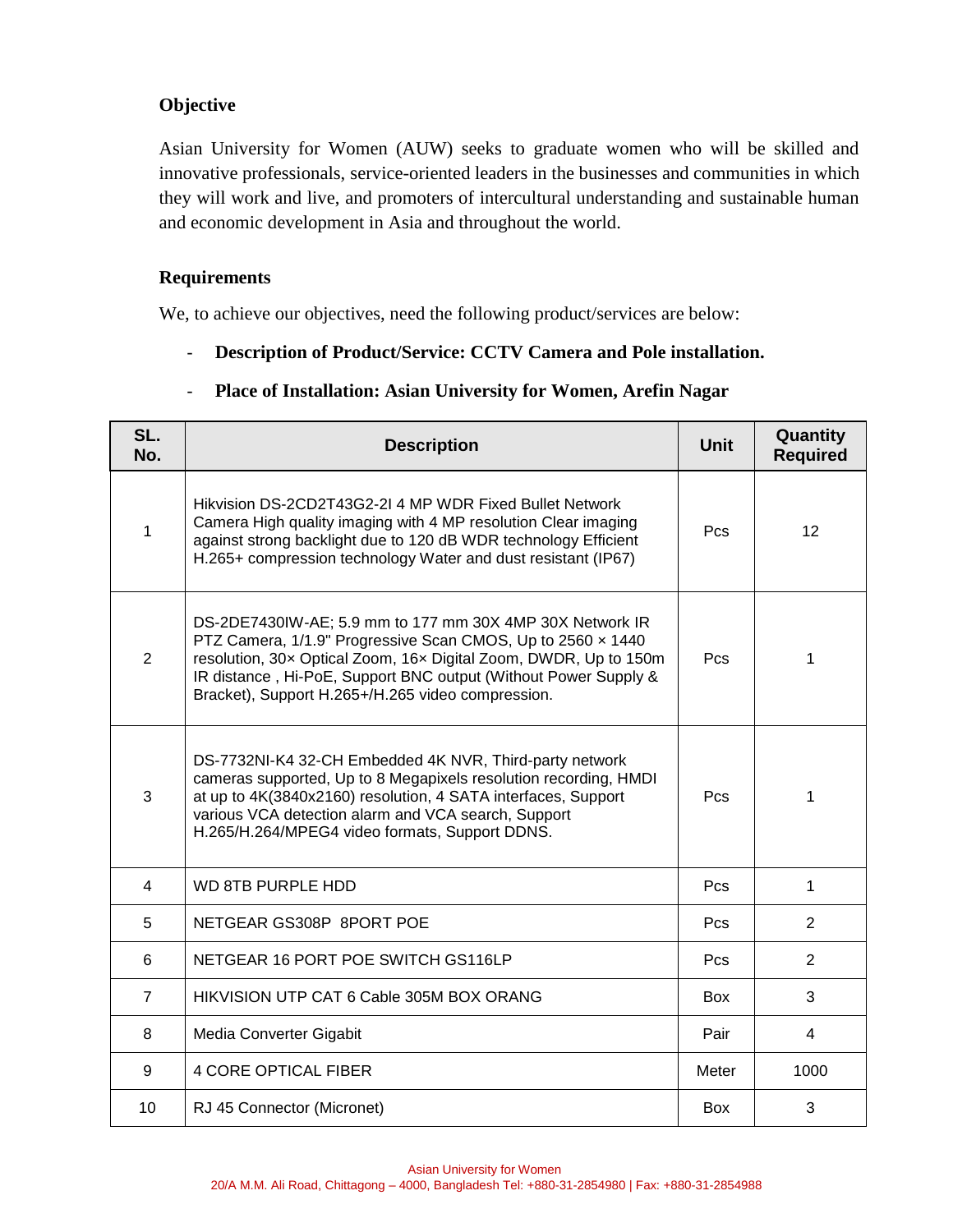| 11 | 40/76 POWER CABLE                                         | Meter      | 1000            |
|----|-----------------------------------------------------------|------------|-----------------|
| 12 | <b>9U SERVER RACK</b>                                     | <b>Pcs</b> |                 |
| 13 | MK POWER SOCKET                                           | <b>Pcs</b> | 6               |
| 14 | JUNCTION BOX (Water proof) (According to the requirement) | <b>Pcs</b> | 4               |
| 15 | <b>HOUSING WITH STAND BIG SIZE</b>                        | <b>Pcs</b> | 12 <sup>2</sup> |
| 16 | ACCESSORIES( CABLE TIE, TAP, SCREW, Fiber patch cord ETC) |            | 1               |
| 17 | Monitor 42"                                               | <b>Pcs</b> |                 |
| 18 | Offline UPS 1200VA (Apollo/Powepac/Or reputed Brand)      | <b>Pcs</b> | 2               |
| 19 | Offline UPS 2000VA (Apollo/Powepac/Or reputed Brand)      | <b>Pcs</b> | 1               |
| 20 | <b>Fiber Splicing</b>                                     | <b>Pcs</b> | 30              |
| 21 | CABLING, CAMERA INSTALLATION CHARGE                       | Full Job   | <b>FULL JOB</b> |

# **Pole fitting and installation:**

| SL. No. | <b>Description</b>                                                                                                                                                                                                                        | <b>Unit</b> | <b>Quantity Required</b> |
|---------|-------------------------------------------------------------------------------------------------------------------------------------------------------------------------------------------------------------------------------------------|-------------|--------------------------|
| 22      | MS Pole: 3 meter 100 mm Dia (5mm/6mm thickness)<br>3 Meter 75mm dia (5mm/6mm thickness)<br>Total: 6 Meter height with base plate<br>With arm having 3mm/4mm thickness for lighting (dia<br>50mm)                                          | <b>Pcs</b>  | 12                       |
| 23      | MS Pole: 3 meter 150 mm Dia (6mm/7mm thickness)<br>3 Meter 100mm dia (5mm/6mm thickness)<br>Total: 6 Meter height with base plate with attached<br>ladder (Bar)<br>With both side arm having 3mm/4mm thickness for<br>lighting (dia 50mm) | <b>Pcs</b>  |                          |
| 24      | 70W LED Street Light SMD                                                                                                                                                                                                                  | Pcs         | 12                       |
| 25      | Nutt/Bolt 8mm dia                                                                                                                                                                                                                         | Pcs         | LS.                      |
| 26      | Installation and Fixation                                                                                                                                                                                                                 | Full Job    | Full Job                 |

### **Information need to be submitted:**

- a) Trade license
- b) Tin/Bin
- c) Company details
- d) Installation and fixation lead time
- e) Warranty Period